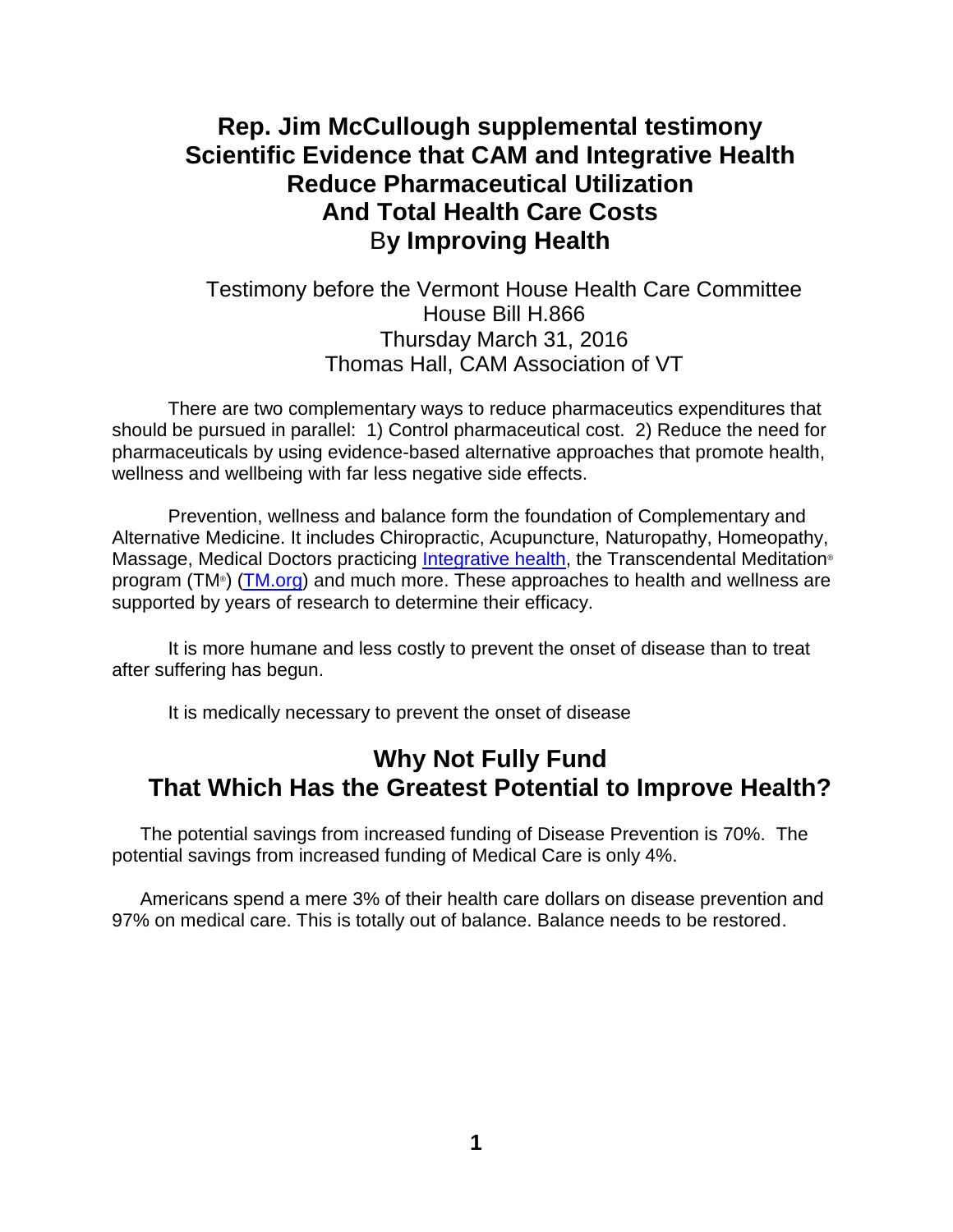

### **Acupuncture**

## **Need Reference**

Acupuncture is an economic substitute for some medical services and pharmaceuticals." Decreased spending on: Primary Care, All outpatient services, Pathology services and All surgery

### **Chiropractic**

40% [lower health care costs](http://www.chiro.org/LINKS/ABSTRACTS/Cost_of_Care_for_Common_Back_Pain.shtml) low for back pain than by medical doctor

### **Naturopathy**

## **Still Looking**

### **Homeopathy**

15.4% [lower costs](http://www.karger.com/Article/Abstract/334797) than conventional medicine (COM) Result from the evaluation of cost-effectiveness of Swiss mandatory health insurance claim data.

**Massage Therapy**

# **Still Looking**

### **Transcendental Meditation**® (TM® ) [\(TM.org\)](http://www.tm.org/)

Transcendental Meditation (TM) technique [\(TM.org\)](http://www.tm.org/) is a [prevention-oriented](http://www.ihpc.org/what-we-do/why-is-public-policy-the-solution/) an[d](https://nccih.nih.gov/about/plans/2011/introduction.htm) [evidence-based](https://nccih.nih.gov/about/plans/2011/introduction.htm) health care service. More than 380 peer-reviewed [research studies](http://www.tm.org/research-on-meditation) on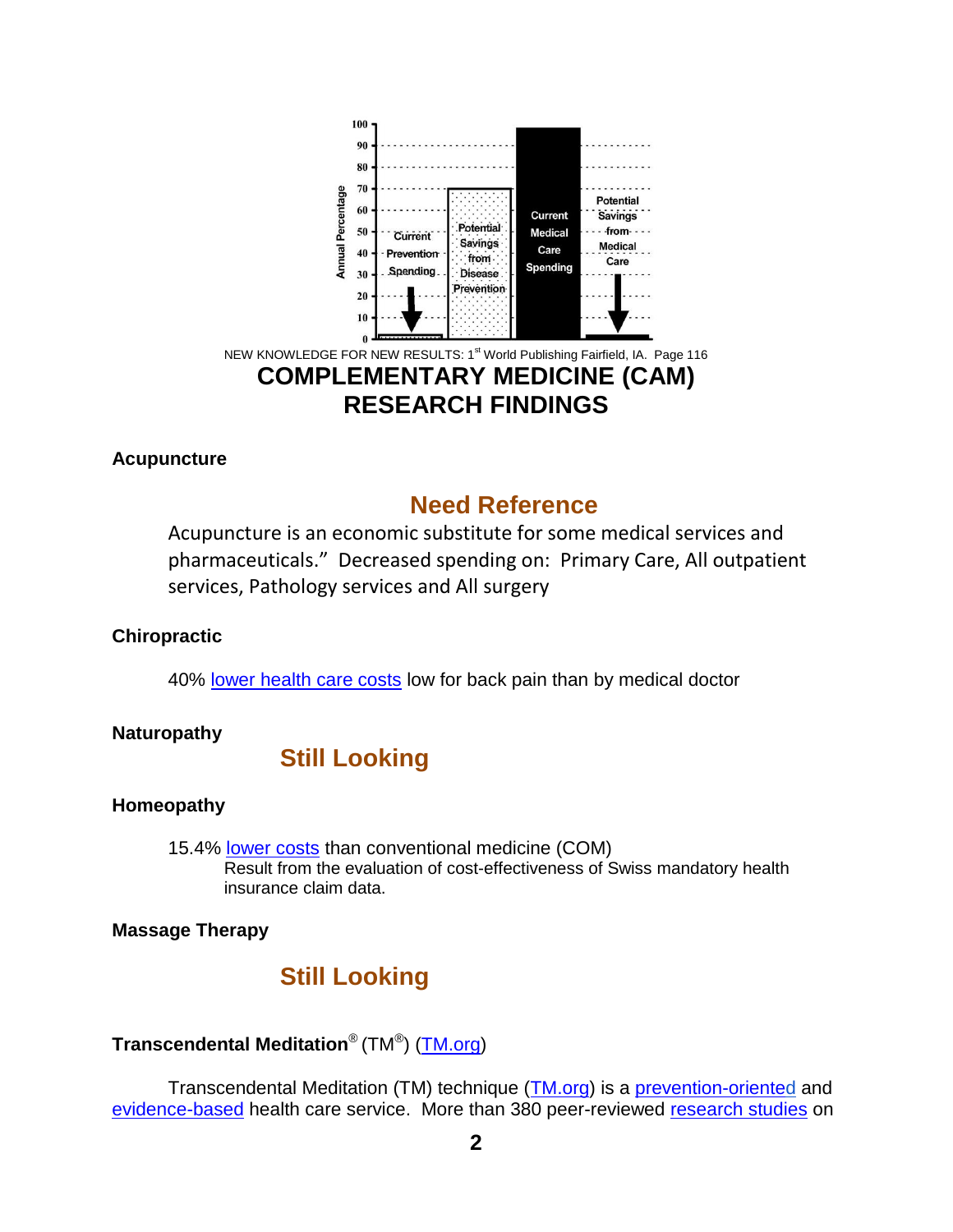the TM technique have been published in over 160 scientific journals. They verify that the TM technique [dissolves stress,](http://www.tm.org/reduced-stress-and-anxiety) [prevents the onset of disease](http://www.tm.org/blog/maharishi/transcendental-meditation-rx-for-good-health/) and [reduces disease](http://www.tm.org/research-on-meditation)  [in all major categories.](http://www.tm.org/research-on-meditation)

One time tuition fee yields life time benefits of spontaneous wise life style choices.

The addition of this powerful tool would make a primary care physician's treatments more effective. It not only manages stress it effectively dissolves stress.

The savings from teaching TM to Medicare patients will reduce the budget deficit problem.

#### **48% Reduction in Heart Attack, Stroke, and Death**



[Circulation: Cardiovascular Quality and Outcomes.](http://circoutcomes.ahajournals.org/content/5/6/750.full.html?ijkey=QPXb9AXO7LBwSjG&keytype=ref) *[2012; 5: 750-758](http://circoutcomes.ahajournals.org/content/5/6/750.full.html?ijkey=QPXb9AXO7LBwSjG&keytype=ref)*

### **Hypertension**

As [effective as antihypertensive drugs](http://portals.mum.edu/inmp-research) in reducing blood pressure



#### **Diabetes**

Significantly reduces [insulin resistance](http://archinte.jamanetwork.com/article.aspx?articleid=410453) and need for insulin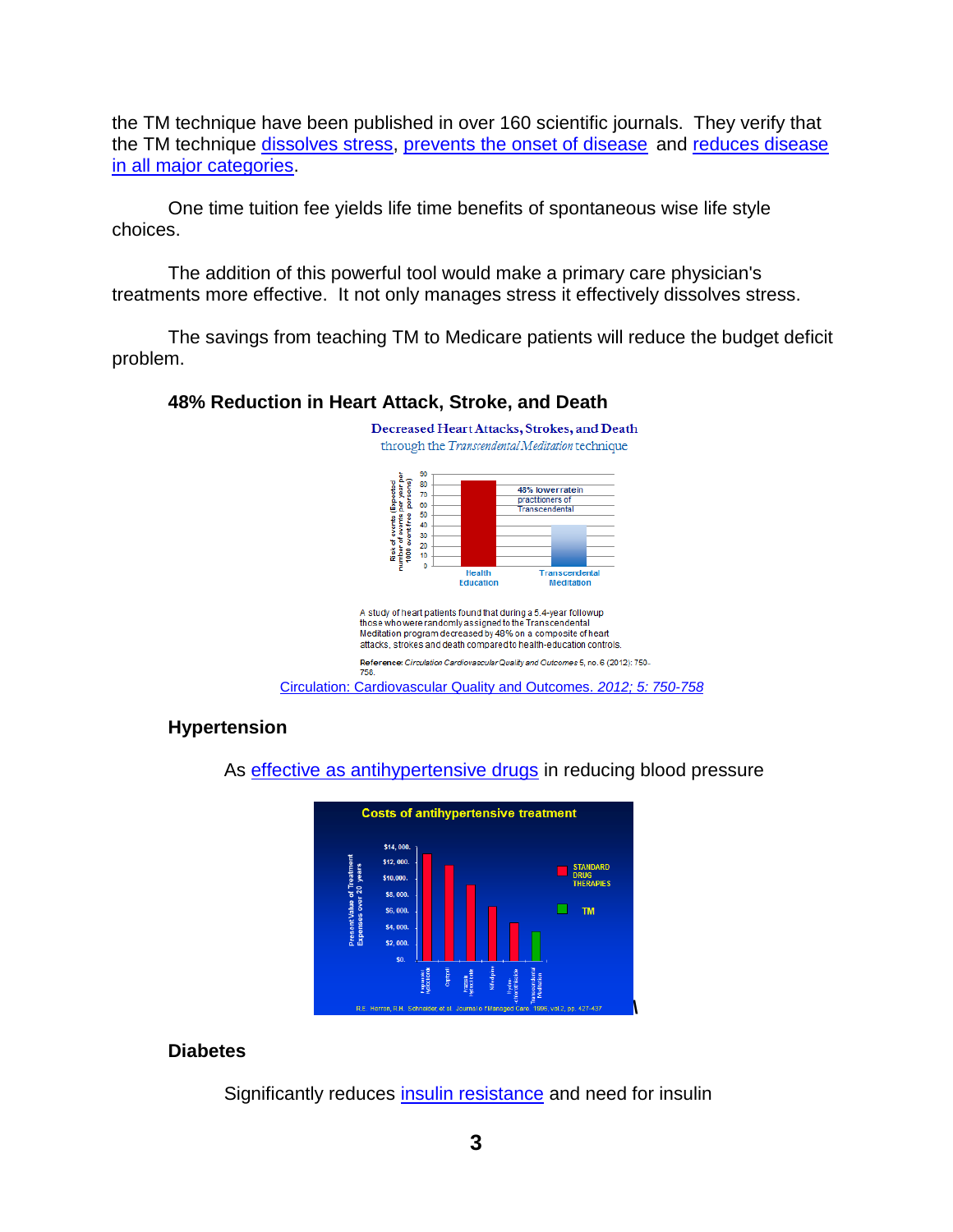**Opiate Addiction** 

**Self-Recovery Twice as effect than drug therapy Without negative side effects**



**American Heart Association**

**Recommends the Transcendental Meditation technique** [\(Hypertension.2013;61:00-00\)](http://hyper.ahajournals.org/content/early/2013/04/22/HYP.0b013e318293645f.full.pdf) [\(Summary\)](http://www.tm.org/american-heart-association)

Has noted that stress is the basic cause of more than 60 percent of all [human illness and disease](http://www.huffingtonpost.com/heartmath-llc/how-stress-affects-the-body_b_2422522.html)

#### **Reduction of medical expenses including pharmaceuticals**

55% [for adults](http://www.alkalizeforhealth.net/Ltmhealth4.htm)

70% for [the elderly](http://sante-conscience.fr/medias/Herron-frais-ages-2005.pdf)



Decreased Medical Expenditures in the Elderly

Medical expenditures for people over 65 decreased 14% per year after<br>learning TM, reaching a 70% reduction relative to non-TM controls after only<br>five years.

Reference: Journal of Social Behavior and Personality 17 (2005): 415-442.